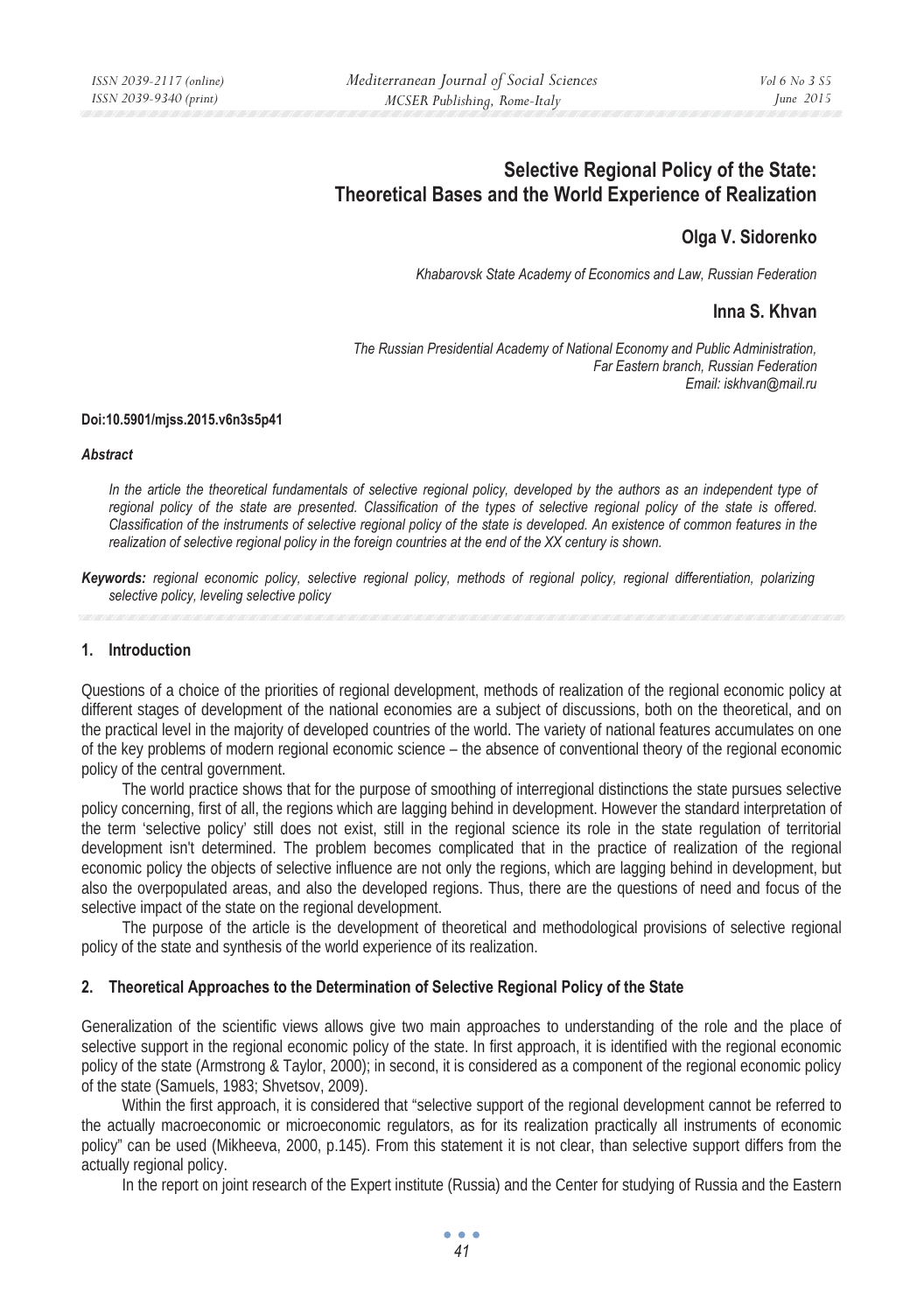Europe of the University Birmingham (Great Britain), made within the TASIS program "Economic reforms in Russia: regional aspect" it is noted that "the essence of federal regional policy consists in selective support of these or those regions" (Artobolevsky, 1996, p. 106), that is the authors of research also identify the state regional policy and selective support, that in our opinion, is not absolutely correct as the circle of questions, resolved within the state regional policy are much wider.

Within the second approach the researchers give two forms of participation of the state in development of the regions: the main (constant) and additional (temporary) (Larina, 2000). According to the scientist, selective influence of the state in the solution of social, economic, environmental and other problems represents a form of additional participation in the regional development, however N. I. Larina doesn't call it selective regional policy. In her further works the greatest attention is paid to studying of the main form of participation of the state which is carried out "by the means of formation of multilevel spatial structure of the government and distribution of the state functions between different levels" (Larina, 2005, p.12).

In our opinion, the term 'support' in the system of regional economic policy is not absolutely correct as the support assumes only the help for solution of the regional problems, but doesn't create the opportunities for further regional development of the territories. According to the author, the term 'support' assumes assistance to the regions for the purpose of ensuring equal access for the population of the needing region to the budgetary services, guaranteeing the realization of constitutional rights of the citizens. Selective support to the needing regions represents only a part of selective regional policy of the state.

As the objects of selective (selective) regional policy can act not only the problem regions, but also the developed regions. In our opinion, the choice of the objects of selective regional policy depends on the purposes of the state regional policy which, form two models of regional economic policy – 'efficiency' and 'equality' (Armstrong & Taylor, 2000).

Generalizing the above said, we will note that further we will understand the system of conscious measures which are carried out by the state bodies, directed on creation of the institutional environment of the regional development and realization of the purposes of spatial development of the country proceeding from the public priorities of the state at this stage of development as the regional economic policy.

In our opinion, the content of regional policy of the state consists in the coordinated realization of two of its independent types: common regional and selective.

Measures of *the common regional* policy have no selective appointment and evenly influence on the all regions of the country. This policy is directed on creation of the general prerequisites of regional development. It forms the economic, organizational and legal environment of independent activity of the all regions. Creation of the legal, economic and organizational forms of impact on the process of social and economic development of the regions is the institutional base of regional development. Therefore, it is difficult to disagree with the opinion of the academician Minakir (2001), that the role of federal center has to consist in creation of such common regional institutional conditions that would not exclude, and, on the contrary, promoted the effective development of regional initiative in the field of institutional construction. Institutional environment of the long-term regional development includes creation and functioning of the system of standard and legal institutes; the system of financial and budgetary and administrative institutes.

Selective regional policy, being an independent type of regional economic policy of the state, is formed proceeding from the public purposes and priorities designated in the concept of territorial development of the country that sets the strategic reference points of spatial development.

Selective regional policy represents a specific form, a special case of manifestation of selectivity of the state economic policy. In the developed countries, purposeful selective intervention of the state in the processes of regional development begins when the spatial social and economic disproportions become excessive (the last are considered as the inevitable negative consequences of activity of the market mechanisms).

The process of development of selective regional policy of the state demands the solution of problem of the reasonable choice of the system mechanisms. In this regard, there is a need of justification of methodological principles of selective impact of the state on the regional development, representing a methodological basis of formation of selective regional policy of the state. According to the authors of this article, the system of mechanisms of the selective regional policy can be productive only by the support on a set of following methodological principles:

- the principle of *focus* means that the selective regional policy is directed on achievement of the accurately put goal as management of the system is recognized to provide its purposeful behavior under the changing conditions;
- the principle of *selectivity* opens the main content of selective regional policy as an independent type of regional policy of the state and means that the selective regional policy influences not on the all regions of the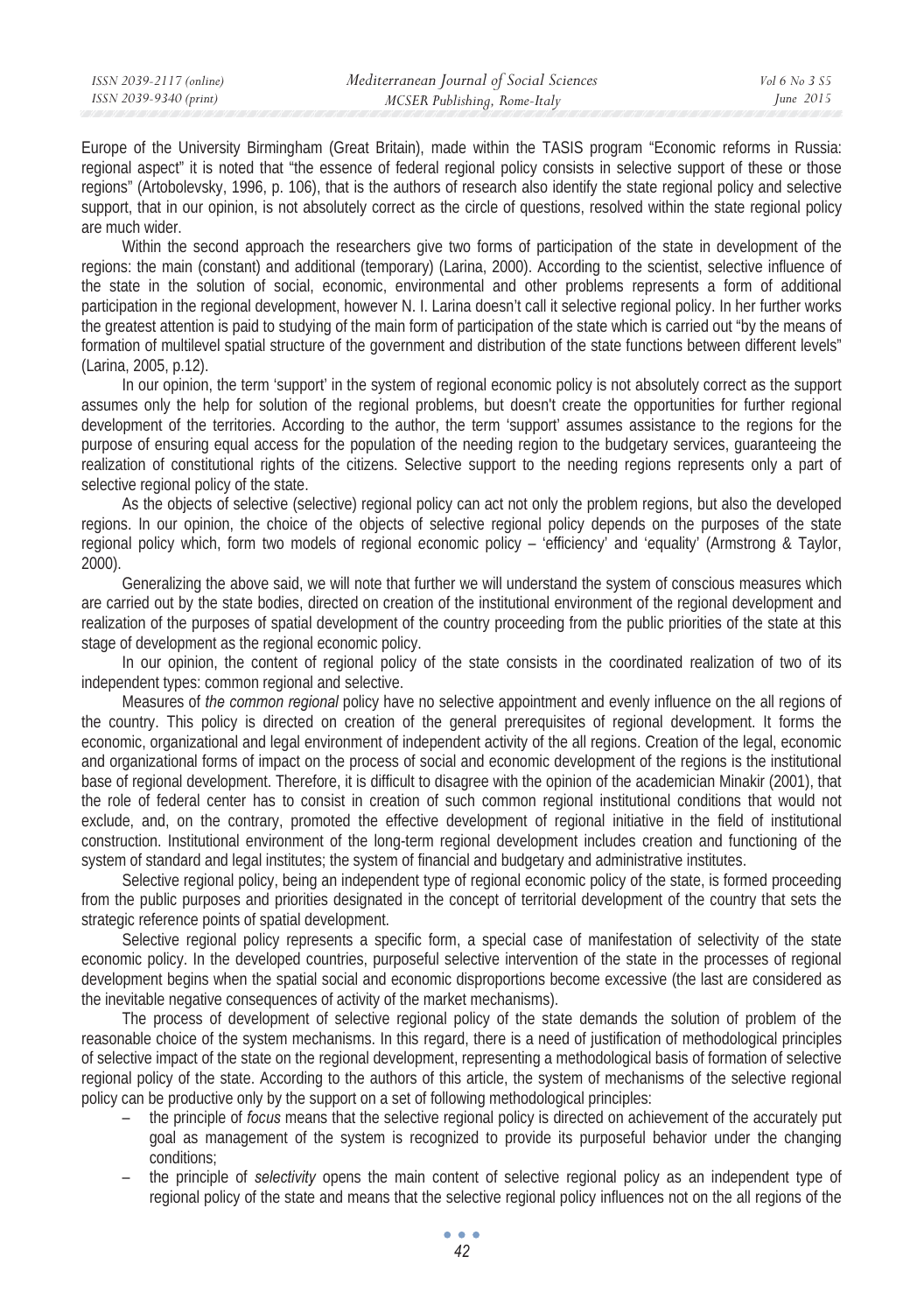country but only on the certain territories ('engines of growth', problem regions), that is the management process is carried out selectively;

- the principle of *addressing* means that the realization of selective regional policy of the state assumes an address impact on development of the concrete region;
- the principle of *alternativeness* of the selective regional policy is connected with the possibility of development of the national economy and its separate links – regions on different trajectories, at different interrelations and structural ratios. When forming the selective regional policy of the state there is a need of creation of alternatives, i.e. determination of the possible qualitatively different scenarios of the selective regional policy.
- the principle of *rationality* means that when developing the selective regional policy it is necessary to choose the most acceptable (rational) scenario of its realization at this historical stage of development of the state.
- In the principle of rationality the dialectics of selective regional policy of the state which consists in finding of a compromise between the support of both the problem regions, and the regions – 'engines of growth', but also in the case of support of the branches – 'growth poles' in the problem regions of the country is reflected.
- the principle of *preservation of territorial integrity* is connected with the understanding of territorial space of the country as the economic system. The feature of any economic system is its internal heterogeneity. Heterogeneity of economic space has considerable impact on the structure and efficiency of the economy, strategy and the tactics of institutional transformations and the social and economic policy. Therefore, the question of increasing or decreasing of heterogeneity of the economic space is of great importance from the point of view of its influence on territorial integrity of the country.

The natural levels of territorial distinctions are considered socially useful as they bring dynamism in the economically and socially caused placement of the places of application of work, capital.

Considerable distinctions in the level of development of the territories are qualified negatively. The developed regions, owing to the best condition of the infrastructure, higher compensation, the low social tension begin to attract more and more intensively the capital and the most mobile, professionally prepared manpower from the regions with the low level of social and economic development. As a result, the economic situation in the territory of problem regions worsens, the social tension grows. At the same time, dissatisfaction of the developed regions in connection with an increase of work in the solution of the nation-wide tasks, including, on rendering the economic help to the problem territories grows. Economic contradictions between the developed regions and the problem regions create the threat to the country's unity and interfere to the social and economic development of the country in general.

The content of the principle of preservation of territorial integrity is that the selective regional policy has to be directed on rapprochement and merging of the regional economies in the uniform complete system, by the means of interregional integration. This principle is closely connected with the principle of providing economic security of the country. The principle of *providing economic security* means that the selective regional policy has to be directed on creation of the conditions for achievement of the steady economic growth in the regions and countries in general, and also protection of the economic interests at the national and international levels.

Generalizing the aforesaid, the selective regional policy in the work is understood as a selective impact of the state bodies on the certain territories by the means of rational distribution of economic activity on the territory of the country for the purpose of increasing of the level of its social and economic development and the preservation of territorial integrity.

## **3. Classification of the Types of Selective Regional Policy of the State**

Depending on the object of influence the authors develop the classification of types of selective regional policy (table 1). *The polarizing* selective regional policy provides the priority support of one or several separated regions having the highest economic and investment potential to the detriment of other regions. Realization of this type of selective regional policy allows provide the inflow of investments into the separated regions of the country which as a result can act as the main 'locomotives' for the accelerated development of economy of the all country. In turn, the state economic growth as a result leads to the gradual economic recovery and the backward regions. Thus, this type of selective regional policy is based on the principles of nodal system and on the prerequisite about existence in the regions of the areas generating their progress for the purpose of maximizing the national income.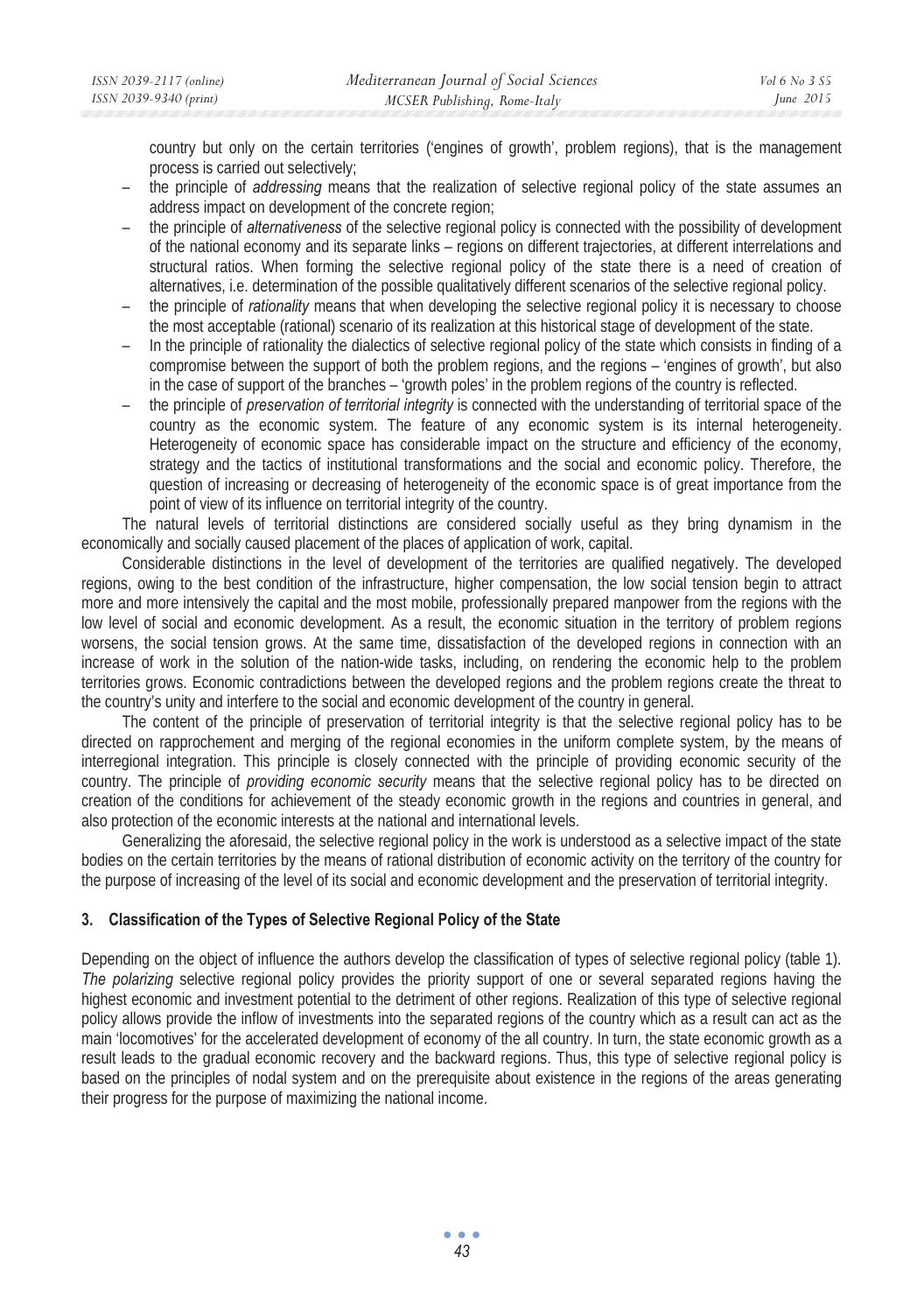| Features                    | Polarizing selective policy                                                                                               | Equilizing selective policy                                                                       |                                                                                |
|-----------------------------|---------------------------------------------------------------------------------------------------------------------------|---------------------------------------------------------------------------------------------------|--------------------------------------------------------------------------------|
|                             |                                                                                                                           | <b>Stimulative</b>                                                                                | Restrained                                                                     |
| Objects of selective policy | Regions with the greatest<br>potential for economic growth                                                                | Rural areas and backward regions                                                                  | Congested urban<br>agglomerations - megalopolises                              |
| Aim of selective policy     | Achieving maximum national<br>welfare through the effective use<br>of the economic potential of<br>regions - growth poles | Reducing regional disparities by<br>encouraging the growth of backward<br>regions and rural areas | Reducing regional disparities by<br>restraining the growth of<br>megalopolises |
| General principles          | Principles of nodal system                                                                                                | Principles of social justice                                                                      |                                                                                |

**Table 1**. Comparative characteristic of the types of selective regional policy of the state

The state's impact on the developed regions is directed on the stimulation of internal areas of the largest agglomerations (Bajpai & Sachs 2000) and implementation of the large-scale programs of development of the territories. The polarizing selective regional policy really can provide advancing growth of the national economy, but due to strengthening of the property and social stratification of the population. Such approach is used usually by the developing countries, and the most striking example of its realization – China.

The *leveling* selective regional policy represents the policy of alignment of the levels of economic development and investment potentials of the country's regions. The objects of this type of selective regional policy are the problem regions. The choice of the regions that have to become the objects of the leveling selective regional policy is a complex problem, which is solved by each country independently.

In the majority of countries with the developed market economy as the objects of selective policy directed on alignment of the levels of economic development of the regions, at least, three types of regions are separated: depressive industrial regions; depressive agrarian regions; overpopulated city areas.

Respectively, it is possible to speak about *the character* of the leveling regional selective policy. In a case, if the objects of leveling selective regional policy are the overpopulated city areas – megalopolises, one say about the *restraining* character of the leveling selective regional policy.

In a case when the objects of the leveling selective regional policy are the regions that are lagging behind in development, it is possible to speak about its stimulating character. The stimulating character of the leveling selective regional policy is shown in stimulation of the inflow of investments into the backward regions and providing financial aid to the last. This approach is characteristic mainly for the economically developed countries.

The stimulating and restraining selective regional policy are based on the general principle of social justice, that is such spatial distribution of economic activity at which the inhabitants of all regions have the approximately equal opportunities of achievement of desirable welfare.

The purposes of stimulating selective policy are: alignment of the level of economic and social development of different parts of the country, reduction of the number of problem regions, solution of the problems of development of the problem regions.

In case of realization of the restraining selective policy social justice is provided with the control (restriction) of growth of economic potential of the city agglomerations. The example of constraining policy is the realization of regional policy in France, Great Britain, Japan, the Netherlands (Sidorenko, 2010).

Stimulating selective policy of the problem regions is directed on the realization only of such purposes, which cannot be reached automatically as a result of action of the market mechanisms. According to the authors, the selective policy of social and economic development of the problem territories differs from the other measures of the state regulation of territorial development (for example, from the absolutely depersonalized grants) in an obligatory address and target orientation.

Coming from the developed theory-methodological provisions of selective regional policy, on the nature of selective impact on the object the author allocates two groups of instruments: *limiting* the economic development of the region and *stimulating* its development.

In the world practice, there are two types of development of the regions: exogenous development (development at the expense of external factors) and endogenous development (development at the expense of internal factors) (table 2).

The offered classification of instruments of the selective regional policy, allows determine, unlike the known classifications, the nature of selective impact of the state on the endogenous and exogenous type of regional development.

Exogenous (external) development of the territories (objects of selective regional policy) is carried out at a strong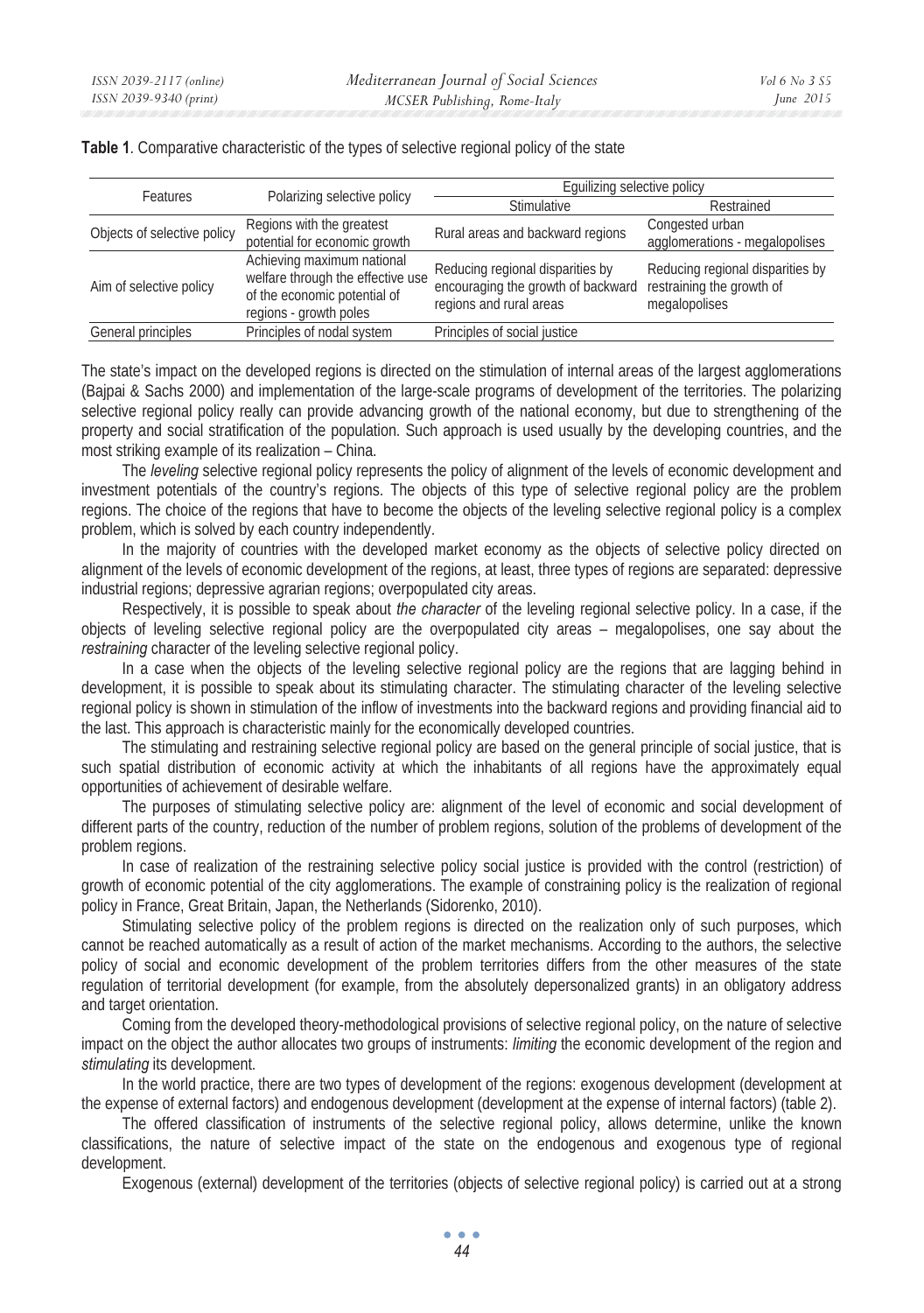| ISSN 2039-2117 (online) | Mediterranean Journal of Social Sciences | <i>Vol</i> 6 No 3 S5 |
|-------------------------|------------------------------------------|----------------------|
| ISSN 2039-9340 (print)  | MCSER Publishing, Rome-Italy             | June 2015            |

external intervention from the government bodies of the power. Orientation to the endogenous economic development, i.e. mainly on the internal sources of development, happens by the indirect state intervention.

The stimulating instruments of regional development are used in case of carrying out the selective policy both polarizing, and leveling. The difference consists only in the objects of selective influence: polarizing regional policy is directed on stimulation of the developed regions that are 'the growth points' of national economy, by application of the leveling regional policy as the object of stimulation are the depressive and backward regions.

**Table 2**. Classification of instruments of the selective regional policy depending on the nature of impact on exogenous and endogenous types of the regional development

|                                            | <b>Stimulating instruments</b>                                                                                                                                                                                                   | <b>Limiting instruments</b>                                                                                                                                                                                                                                                                                                                                   |
|--------------------------------------------|----------------------------------------------------------------------------------------------------------------------------------------------------------------------------------------------------------------------------------|---------------------------------------------------------------------------------------------------------------------------------------------------------------------------------------------------------------------------------------------------------------------------------------------------------------------------------------------------------------|
| Exogenous<br>development<br>of the region  | State investment in the construction of industrial and social<br>infrastructure.<br>State backing.<br>State order (public purchases).                                                                                            | Toughening up of legal regulations in the field of land<br>use, environmental protection, urban planning<br>Bounties for the decentralization of industry.<br>Construction embargo of new industrial enterprises and<br>the expansion of existing<br>Introduction of «certificates of industrial development»<br>Isolation public enterprises from big cities |
| Endogenous<br>development<br>of the region | Providing different types of preferences (customs, tax,<br>administrative), soft loans, rights of accelerated depreciation for<br>entrepreneur in the region.<br>Creation of special economic zones, industrial parks (grounds). | Increases in tax rates for the lease of land in congested<br>agglomeration<br>Introduction of taxes on the construction of enterprises<br>Raising taxes for nature management                                                                                                                                                                                 |

The limiting instruments are used only when carrying out the leveling policy as which objects the overpopulated city agglomerations are: Paris and Lyon (France), London and Birmingham (Great Britain), Tokyo (Japan), Helsinki (Finland), etc. Mainly administrative decisions belong to the instruments limiting exogenous development of the region: ban, penalties, permissions.

The instruments limiting endogenous development of the region are directed on the indirect control of placement of the enterprises in agglomerations, as a rule, these are the instruments of tax policy. For example, increase of the tax rates on land, including 'the penalty area': the closer to the center of Paris, the rate is higher; introduction in Finland of a special tax on investments into the construction.

It should be noted that the programs of regional development act as one of the most active stimulating methods of selective regional policy and represent a set of instruments directed on stimulation of the both endogenous and exogenous type of regional development. The striking examples of successful realization of the program method of regional development in the world practice are: 'The Tennessee' and 'The Appalachians' programs in the USA, 'The Southern Limburg' program in the Netherlands, 'The Pilbara – 21' program in Australia.

### **4. Stages and Regularities of the Development of Selective Regional Policy of the State in Different Countries**

The authors of the article give four stages of the realization of selective regional policy in the world (Sidorenko 2011). At the first stage, the selective regional policy was created as the leveling stimulating. The objects of such policy were the less developed, backward regions, the main goal – decrease in interregional distinctions. Among the most known projects of initial stage is the program of development of the region of the valley of the river Tennessee (Tennessee Valley Authority Act. 1933), formation of the uniform body for streamlining of industrial development of the Ruhr region in Germany (Titze, 2007).

In the north of Sweden in 1920 – the 1930<sup>th</sup> creation of 'the territories on bogs' – special agricultural colonies – for overcoming of the consequences of the world economic crisis by an increase in employment and the release of agricultural production was stimulated (Bylund, 1969). In Great Britain in 1933 for carrying out the anti-crisis policy 'special areas' were allocated, and in 1934 the first special law regulating development of the territories was adopted. During the pre-military period (the end of the 30<sup>th</sup> of the XX century), the stimulating selective policy for undeveloped territories gained its development. So, for example, in Sweden different subsidies were received by the colonists founding the settlements specializing on production of the light industry (Sidorenko & Leonov, 2011).

The main objective of the post-war period of the West-European countries was recovery of the economy of the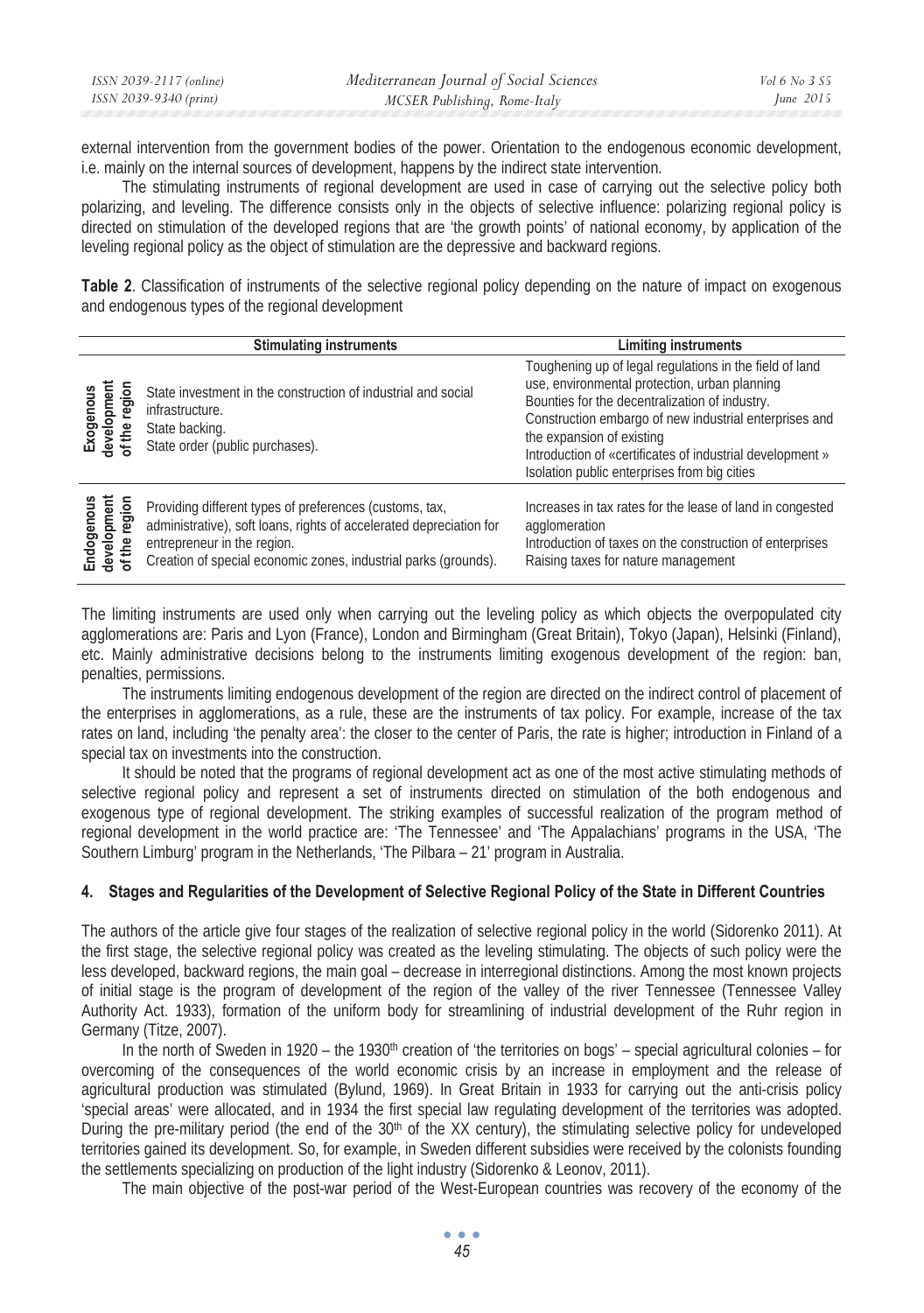regions which are most injured during the World War II: in the Netherlands the period of restoration 1945-1951 (Bylund, 1969); in Norway right after release of the country from the fascist troops the modernization of rural territories, especially on the Far North began.

The second stage of realization of the selective regional policy begins in the second half of the 50<sup>th</sup> of the XX century. It is characterized by a variety of choice of the objects and instruments of selective influence of the state. For this period application of the not only stimulating (the USA, Canada, Sweden, the Netherlands, etc.), but also the constraining selective policy – France and Great Britain is characteristic. The striking example of restraining selective policy is 'the English' form of control over the placement of capacities of London and Birmingham in the form of so-called 'certificates of industrial development', representing some kind of permission to the new construction in the most safe regions with a high density of production and with the indicators of economic dynamics higher than the middle-national.

In the Asian countries to the middle of the 1950<sup>th</sup>, the selective regional policy wasn't conducted. Emergence of the interest to it in 1960 – the 1970<sup>th</sup> years was caused by an aggravation of social and economic problems, as well as in the West-European countries in 1930 – the 1940<sup>th</sup> years. The ecological crisis in Tokyo and in the other huge cities in the early seventies, which coincided with the adverse economic conditions became incentive of the use of selective regional policy. The industry doing 'the public harm' began to be taken out on the periphery of the large city agglomerations to the rural areas, transformation of the centers of suburban and low-developed areas into the important economic kernels was stimulated (Volsky & Kolovos, 1975). It is necessary to emphasize that at the beginning of the 60<sup>th</sup> not only Japan, but also many other countries, began to pursue polarizing selective policy which was based on the principles of nodal system and on the prerequisite about existence in the regions of peculiar 'poles' generating their progress.

The third stage of realization of the selective regional policy is characterized by the change of accents of the leveling selective policy from the exogenous state regulation of the territories on stimulation of endogenous capacity of the problem regions. This *regularity* is shown and now. The governments of the majority of countries made the decision to refuse the large-scale national and regional programs and to concentrate attention on the local programs of arrangement of the territories. During this period, the main emphasis was placed on every possible development of innovative functions and the sphere of research and development of the problem regions, which in turn could attract the enterprises of the knowledge-intensive industries. In all developed countries during this period, the practice of creation of scientific parks or technopolises gained the development (Tatsuno, 1989).

The feature of the third stage of realization of the selective regional policy is its most active formation and realization in the Asian countries (Japan, South Korea, and China). Here the polarized selective regional policy was widely adopted. For example, South Korea preferred the concept of 'growth poles', the emphasis was placed on the development of Seoul and Busan; in China in 1979 the concept of "uniform placement of productive forces" was officially replaced with the concept of "use of comparative advantages", the preference was given to the regions having the greatest potential of economic growth (seaside regions) (Bajpai & Sachs, 2000, p. 21).

The fourth stage of realization of the selective regional policy was marked by signing of the Maastricht agreements in 1993 that gave a basis of implementation of new 'supranational' regional policy within the European Union and to the development of integration processes (transformation of 'Europe of the national states' into 'Europe of the regions'). The analysis of the fourth stage for which globalization of the world economy and strengthening of the competition between the countries are characteristic, that is generally between the largest ('global') cities, allowed the author reveal the *second regularity* of realization of the selective regional policy – the policy of unloading of the city agglomerations began to contradict the national interests (The Brixton disorders 10-12 April 1981. London: HMSO, 1982), undermining competitiveness of the European countries in the world therefore there was a transition to the policy of selective stimulation of the large cities. Examples of the Netherlands (Ranstadt), Great Britain (the project of reconstruction of the London docks) are very indicative.

The growth of interregional distinctions in the foreign countries, and also expansion of a number of the countries of participants of the EU, promoted distribution in the society of ideology of 'the state of general welfare' that led to emergence of the *third regularity* – to the change of the polarized type of selective regional policy on the leveling. So, the purpose of the third national plan of territorial development of South Korea (the 1990<sup>th</sup>) was the balanced development with a rate on the small and average cities of peripheral areas, in Japan the main idea of creation of technopolises was changed – they began to carry a social orientation with the emphasis on development of the local features, in China – the government modified the selective regional policy of the country, having concentrated on the problem of alignment of the regional disproportions (Plan of Revitalizing Northeast China, 2007).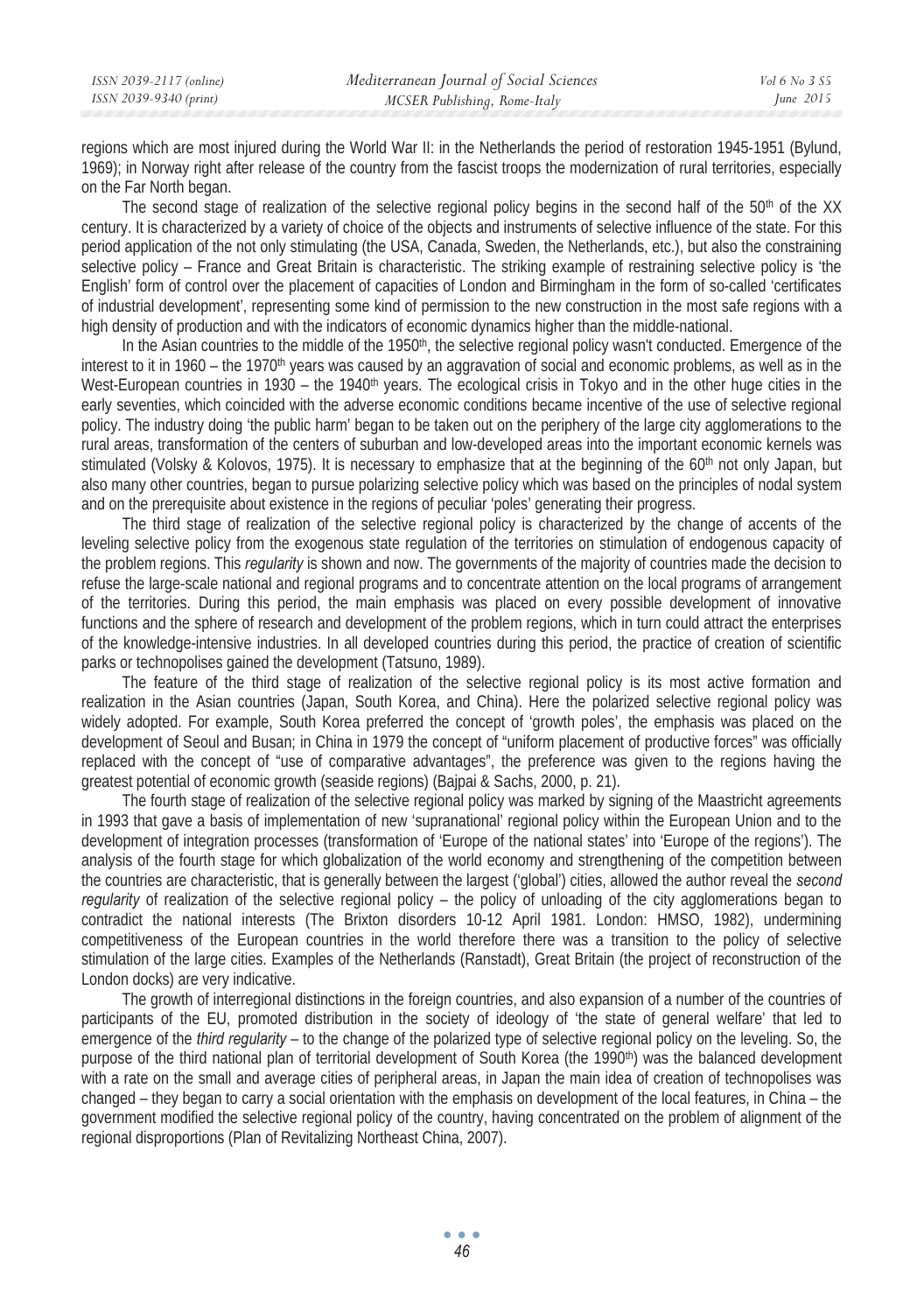## **5. Conclusions**

Summarizing, we will note that in this research:

- 1) The theoretical and methodological provisions of formation of selective regional policy of the state, including the development of conceptual framework, classification of its types, justification of the purposes, objects, methodological principles allowing consider the selective regional policy as the independent type of regional policy of the state that develops the theory and methodology of selective impact of the state on the regional development are developed.
- 2) The two-criteria classification of the instruments of realization of the selective regional policy allowing determine, unlike the known classifications, the limiting and stimulating nature of selective impact of the state on the endogenous and exogenous type of regional development when developing the mechanism of realization of the selective regional policy of the state is developed.
- 3) Classification of types of the selective regional policy which on the object of influence is subdivided on the leveling and polarizing, and on the nature of influence – on stimulating and constraining that supplements the theory-methodological provisions of selective impact of the state on the regional development is given.
- 4) Regularities of the realization of selective regional policy in the developed countries consisting in the change of its types and instruments are revealed: as a result of globalization of the world economy the constraining policy for the city agglomerations is replaced by the stimulating; the growth of interregional distinctions and distribution in the society of ideology of 'the state of general welfare' led to the change of polarizing policy with the leveling; in the instruments of realization of the leveling selective policy the change of emphases from the exogenous development of the problem territories on stimulation of their endogenous potential that is explained by reduction of the state resources aimed at the development of these regions is noted.

#### **References**

Armstrong, H., & Taylor, J. (2000). *Regional economics and policy*. Oxford: Blackwell.

- Artobolevsky, S. (1996). State regulation of the development of depressed areas in developed countries*. Federalism and regional policy: problems of Russian and foreign experience: Collection of scientific papers*, 3, 232-244.
- Bajpai, N., & Sachs, J.D. (2000). *Foreign direct investment in China: issues and problems*. Development Discussion Papers, 759. The Harvard Institute for International Development.
- Bylund, E. (1969). *Industrial location policy and the problems of sparsely populated areas in Sweden*. Proceedings of a conference "Backward areas in advanced countries" held by the international economic association, London, Melbourne, Toronto, New York.
- Larina, N. (2000). Change of the paradigm in the regional policy. *Region: economics and sociology*, 4, 3-22.
- Larina, N. (2005). *State regulation of regional development: World, Russia, Siberia*. Novosibirsk: Institute of economy and industrial engineering.
- Mikheeva, N. (2000). *Regional economics and administration*. Khabarovsk: RIOTIP.
- Minakir, P. (2001). Transformation of regional economic policy. *Economics of Contemporary Russia,* 1, 34-47.
- Plan of Revitalizing Northeast China (2007). [Online] Available: http//chinaneast. xinhuanet.com/2007-12/19/content\_11981590.htm (February 25, 2015).
- Samuels, R. (1983). *The politics of regional policy in Japan: localities in corporated?* New York.
- Schvetcov, A. (2009). System experience of the regional policy. *Problem analysis and administrative projecting*, 2.
- Sidorenko, O. (2010). Foreign experience of selective regional policy of state. *Initiative of the XXI century*, 2, 40-43.
- Sidorenko, O. (2011). *Classification tools of selective regional policy*. Proceedings of the Irkutsk State Economic Academy (Baikal State University of Economics and Law), 5.
- Sidorenko, O., & Leonov, S. (2011). *Foreign experience of the regional administration*. Khabarovsk: Khabarovsk State Academy of Economy and Law.
- Tatsuno, Sh. (1989). *Strategy techno*. Moscow: Progress.
- Tennessee Valley Authority Act. (1933).
- The Brixton disorders, April 10–12, 1981 (1982). London: HMSO.
- Titze, M. (2007). *Strategien der neuen Bundesländer im Rahmen der Gemeinschaft saufgabe "Verbesserung der regional Wirtschafts struktur".* [Online] Available: http://edoc.bibliothek.unihalle.de/servlets/MCRFileNodeServlet/HALCoRe\_derivate\_00001507/14- 07.pdf (February 20, 2015).
- Volsky, ȿ., & Kolovos, Ya. (1975). *State regulation of the distribution of productive forces in the capitalist and developing countries*. Moscow: Thought.